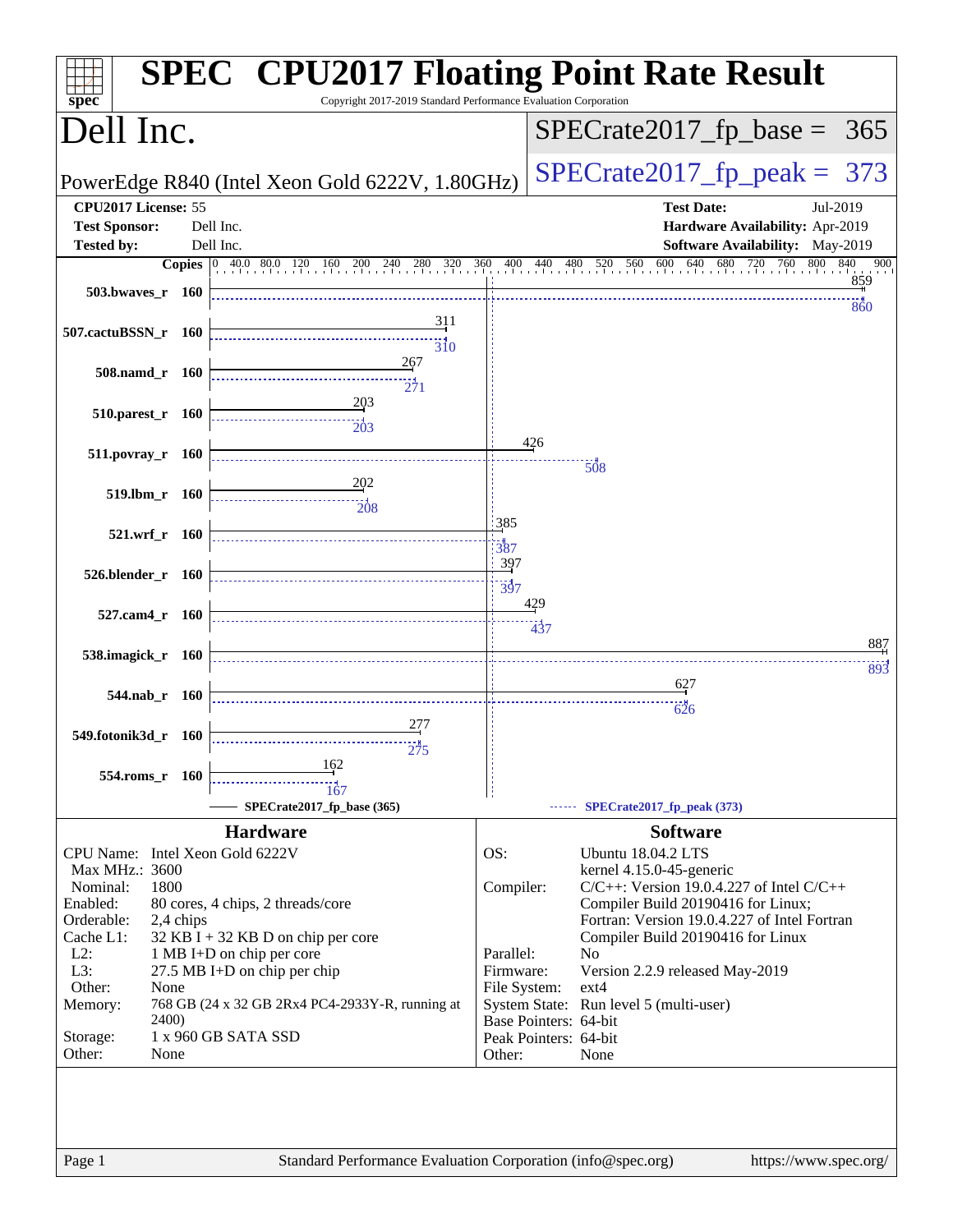| <b>SPEC CPU2017 Floating Point Rate Result</b>                                                                                               |                                                                                              |                |       |                |       |                      |       |                           |                |              |                |              |                                        |              |
|----------------------------------------------------------------------------------------------------------------------------------------------|----------------------------------------------------------------------------------------------|----------------|-------|----------------|-------|----------------------|-------|---------------------------|----------------|--------------|----------------|--------------|----------------------------------------|--------------|
| Copyright 2017-2019 Standard Performance Evaluation Corporation<br>spec <sup>®</sup>                                                         |                                                                                              |                |       |                |       |                      |       |                           |                |              |                |              |                                        |              |
|                                                                                                                                              | Dell Inc.                                                                                    |                |       |                |       |                      |       | $SPECrate2017_fp\_base =$ |                |              |                |              | 365                                    |              |
|                                                                                                                                              |                                                                                              |                |       |                |       |                      |       |                           |                |              |                |              |                                        |              |
|                                                                                                                                              | $SPECTate2017$ _fp_peak = 373<br>PowerEdge R840 (Intel Xeon Gold 6222V, 1.80GHz)             |                |       |                |       |                      |       |                           |                |              |                |              |                                        |              |
| CPU2017 License: 55<br><b>Test Date:</b>                                                                                                     |                                                                                              |                |       |                |       |                      |       | Jul-2019                  |                |              |                |              |                                        |              |
| <b>Test Sponsor:</b>                                                                                                                         | Dell Inc.                                                                                    |                |       |                |       |                      |       |                           |                |              |                |              | Hardware Availability: Apr-2019        |              |
| <b>Tested by:</b>                                                                                                                            | Dell Inc.                                                                                    |                |       |                |       |                      |       |                           |                |              |                |              | <b>Software Availability:</b> May-2019 |              |
|                                                                                                                                              |                                                                                              |                |       |                |       | <b>Results Table</b> |       |                           |                |              |                |              |                                        |              |
|                                                                                                                                              |                                                                                              |                |       | <b>Base</b>    |       |                      |       |                           |                |              | <b>Peak</b>    |              |                                        |              |
| <b>Benchmark</b>                                                                                                                             | <b>Copies</b>                                                                                | <b>Seconds</b> | Ratio | <b>Seconds</b> | Ratio | <b>Seconds</b>       | Ratio | <b>Copies</b>             | <b>Seconds</b> | <b>Ratio</b> | <b>Seconds</b> | <b>Ratio</b> | <b>Seconds</b>                         | <b>Ratio</b> |
| 503.bwaves_r                                                                                                                                 | 160                                                                                          | 1867           | 859   | 1861           | 862   |                      |       | 160                       | 1863           | 861          | 1867           | 860          |                                        |              |
| 507.cactuBSSN_r                                                                                                                              | 160                                                                                          | 649            | 312   | 651            | 311   |                      |       | 160                       | 650            | 311          | 652            | 310          |                                        |              |
| 508.namd_r                                                                                                                                   | 160                                                                                          | 569            | 267   | 568            | 268   |                      |       | 160                       | 562            | 271          | 561            | 271          |                                        |              |
| $510$ .parest_r                                                                                                                              | 160                                                                                          | 2060           | 203   | 2064           | 203   |                      |       | 160                       | 2063           | 203          | 2067           | 203          |                                        |              |
| 511.povray_r                                                                                                                                 | 160                                                                                          | 876            | 427   | 876            | 426   |                      |       | 160                       | 731            | 511          | 735            | 508          |                                        |              |
| 519.1bm_r                                                                                                                                    | 160                                                                                          | 833            | 202   | 833            | 202   |                      |       | 160                       | 811            | 208          | 810            | 208          |                                        |              |
| $521.wrf_r$                                                                                                                                  | 160                                                                                          | 931            | 385   | 930            | 386   |                      |       | 160                       | 923            | 388          | 927            | 387          |                                        |              |
| 526.blender_r                                                                                                                                | 160                                                                                          | 612            | 398   | 613            | 397   |                      |       | 160                       | 614            | 397          | 612            | 398          |                                        |              |
| 527.cam4_r                                                                                                                                   | 160                                                                                          | 653            | 429   | 653            | 429   |                      |       | 160                       | 641            | 437          | 639            | 438          |                                        |              |
| 538.imagick_r                                                                                                                                | 160                                                                                          | 446            | 892   | 449            | 887   |                      |       | 160                       | 445            | 893          | 445            | 894          |                                        |              |
| 544.nab r                                                                                                                                    | 160                                                                                          | 429            | 628   | 429            | 627   |                      |       | 160                       | 430            | 626          | 428            | 628          |                                        |              |
| 549.fotonik3d r                                                                                                                              | 160                                                                                          | 2254           | 277   | 2253           | 277   |                      |       | 160                       | 2248           | 277          | 2267           | 275          |                                        |              |
| $554$ .roms $r$                                                                                                                              | 160                                                                                          | 1559           | 163   | 1565           | 162   |                      |       | 160                       | 1518           | 168          | 1518           | <b>167</b>   |                                        |              |
| $\overline{\text{SPE}}$ Crate2017_fp_base =                                                                                                  |                                                                                              |                | 365   |                |       |                      |       |                           |                |              |                |              |                                        |              |
| $SPECrate2017_fp\_peak =$<br>373<br>Results appear in the order in which they were run. Bold underlined text indicates a median measurement. |                                                                                              |                |       |                |       |                      |       |                           |                |              |                |              |                                        |              |
|                                                                                                                                              |                                                                                              |                |       |                |       |                      |       |                           |                |              |                |              |                                        |              |
| <b>Submit Notes</b>                                                                                                                          |                                                                                              |                |       |                |       |                      |       |                           |                |              |                |              |                                        |              |
|                                                                                                                                              | The numactl mechanism was used to bind copies to processors. The config file option 'submit' |                |       |                |       |                      |       |                           |                |              |                |              |                                        |              |
|                                                                                                                                              | was used to generate numactl commands to bind each copy to a specific processor.             |                |       |                |       |                      |       |                           |                |              |                |              |                                        |              |
| For details, please see the config file.                                                                                                     |                                                                                              |                |       |                |       |                      |       |                           |                |              |                |              |                                        |              |

#### **[General Notes](http://www.spec.org/auto/cpu2017/Docs/result-fields.html#GeneralNotes)**

Environment variables set by runcpu before the start of the run: LD LIBRARY PATH = "/home/cpu2017/lib/intel64"

 Binaries compiled on a system with 1x Intel Core i9-7900X CPU + 32GB RAM memory using Redhat Enterprise Linux 7.5 NA: The test sponsor attests, as of date of publication, that CVE-2017-5754 (Meltdown) is mitigated in the system as tested and documented. Yes: The test sponsor attests, as of date of publication, that CVE-2017-5753 (Spectre variant 1) is mitigated in the system as tested and documented. Yes: The test sponsor attests, as of date of publication, that CVE-2017-5715 (Spectre variant 2) is mitigated in the system as tested and documented. Transparent Huge Pages enabled by default Prior to runcpu invocation Filesystem page cache synced and cleared with: sync; echo 3> /proc/sys/vm/drop\_caches runcpu command invoked through numactl i.e.: numactl --interleave=all runcpu <etc>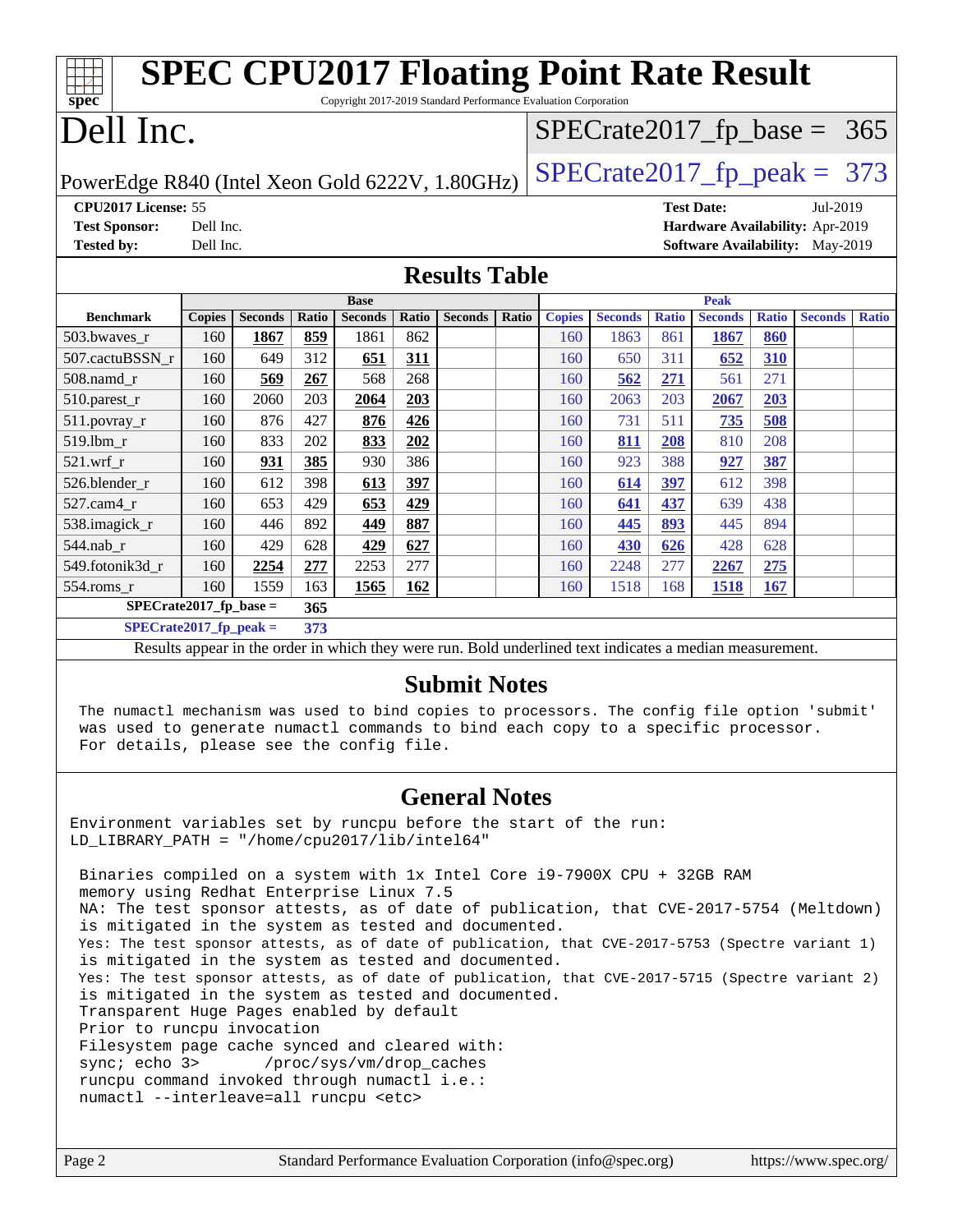| Copyright 2017-2019 Standard Performance Evaluation Corporation<br>spec <sup>®</sup>                                                                                                                                                                                                                                                                                                                                                                                                                                                                                                                                                                                                                                                                                                                                                                                                                                                                                                                                                                                                                                                                                                                                                                                                                                                                                                                                                                                                                                                                                                                                                                                                                                                      | <b>SPEC CPU2017 Floating Point Rate Result</b>                                                             |
|-------------------------------------------------------------------------------------------------------------------------------------------------------------------------------------------------------------------------------------------------------------------------------------------------------------------------------------------------------------------------------------------------------------------------------------------------------------------------------------------------------------------------------------------------------------------------------------------------------------------------------------------------------------------------------------------------------------------------------------------------------------------------------------------------------------------------------------------------------------------------------------------------------------------------------------------------------------------------------------------------------------------------------------------------------------------------------------------------------------------------------------------------------------------------------------------------------------------------------------------------------------------------------------------------------------------------------------------------------------------------------------------------------------------------------------------------------------------------------------------------------------------------------------------------------------------------------------------------------------------------------------------------------------------------------------------------------------------------------------------|------------------------------------------------------------------------------------------------------------|
| Dell Inc.                                                                                                                                                                                                                                                                                                                                                                                                                                                                                                                                                                                                                                                                                                                                                                                                                                                                                                                                                                                                                                                                                                                                                                                                                                                                                                                                                                                                                                                                                                                                                                                                                                                                                                                                 | $SPECrate2017_fp\_base = 365$                                                                              |
| PowerEdge R840 (Intel Xeon Gold 6222V, 1.80GHz)                                                                                                                                                                                                                                                                                                                                                                                                                                                                                                                                                                                                                                                                                                                                                                                                                                                                                                                                                                                                                                                                                                                                                                                                                                                                                                                                                                                                                                                                                                                                                                                                                                                                                           | $SPECTate2017$ _fp_peak = 373                                                                              |
| CPU2017 License: 55<br><b>Test Sponsor:</b><br>Dell Inc.<br><b>Tested by:</b><br>Dell Inc.                                                                                                                                                                                                                                                                                                                                                                                                                                                                                                                                                                                                                                                                                                                                                                                                                                                                                                                                                                                                                                                                                                                                                                                                                                                                                                                                                                                                                                                                                                                                                                                                                                                | <b>Test Date:</b><br>Jul-2019<br>Hardware Availability: Apr-2019<br><b>Software Availability:</b> May-2019 |
|                                                                                                                                                                                                                                                                                                                                                                                                                                                                                                                                                                                                                                                                                                                                                                                                                                                                                                                                                                                                                                                                                                                                                                                                                                                                                                                                                                                                                                                                                                                                                                                                                                                                                                                                           | <b>Platform Notes</b>                                                                                      |
| BIOS settings:<br>ADDDC setting disabled<br>Virtualization Technology disabled<br>DCU Streamer Prefetcher disabled<br>System Profile set to Custom<br>CPU Performance set to Maximum Performance<br>C States set to Autonomous<br>C1E disabled<br>Uncore Frequency set to Dynamic<br>Energy Efficiency Policy set to Performance<br>Memory Patrol Scrub disabled<br>Logical Processor enabled<br>CPU Interconnect Bus Link Power Management disabled<br>PCI ASPM L1 Link Power Management disabled<br>Sysinfo program /home/cpu2017/bin/sysinfo<br>Rev: r5974 of 2018-05-19 9bcde8f2999c33d61f64985e45859ea9<br>running on intel-sut Tue Jul 23 05:55:15 2019<br>SUT (System Under Test) info as seen by some common utilities.<br>For more information on this section, see<br>https://www.spec.org/cpu2017/Docs/config.html#sysinfo<br>From /proc/cpuinfo<br>model name: $Intel(R)$ Xeon $(R)$ Gold 6222V CPU @ 1.80GHz<br>"physical id"s (chips)<br>160 "processors"<br>excerpts from /proc/cpuinfo might not be reliable. Use with caution.)<br>cpu cores : 20<br>siblings : 40<br>physical 0: cores 0 1 2 3 4 8 9 10 11 12 16 17 18 19 20 24 25 26 27 28<br>physical 1: cores 0 1 2 3 4 8 9 10 11 12 16 17 18 19 20 24 25 26 27 28<br>physical 2: cores 0 1 2 3 4 8 9 10 11 12 16 17 18 19 20 24 25 26 27 28<br>physical 3: cores 0 1 2 3 4 8 9 10 11 12 16 17 18 19 20 24 25 26 27 28<br>From 1scpu:<br>Architecture:<br>x86_64<br>$CPU$ op-mode(s):<br>$32$ -bit, $64$ -bit<br>Little Endian<br>Byte Order:<br>CPU(s):<br>160<br>On-line CPU(s) list: $0-159$<br>Thread(s) per core:<br>2<br>$Core(s)$ per socket:<br>20<br>Socket(s):<br>$\overline{4}$<br>8<br>NUMA $node(s):$<br>Vendor ID:<br>GenuineIntel<br>CPU family:<br>6 | cores, siblings (Caution: counting these is hw and system dependent. The following                         |
|                                                                                                                                                                                                                                                                                                                                                                                                                                                                                                                                                                                                                                                                                                                                                                                                                                                                                                                                                                                                                                                                                                                                                                                                                                                                                                                                                                                                                                                                                                                                                                                                                                                                                                                                           | (Continued on next page)                                                                                   |
| Page 3                                                                                                                                                                                                                                                                                                                                                                                                                                                                                                                                                                                                                                                                                                                                                                                                                                                                                                                                                                                                                                                                                                                                                                                                                                                                                                                                                                                                                                                                                                                                                                                                                                                                                                                                    | Standard Performance Evaluation Corporation (info@spec.org)<br>https://www.spec.org/                       |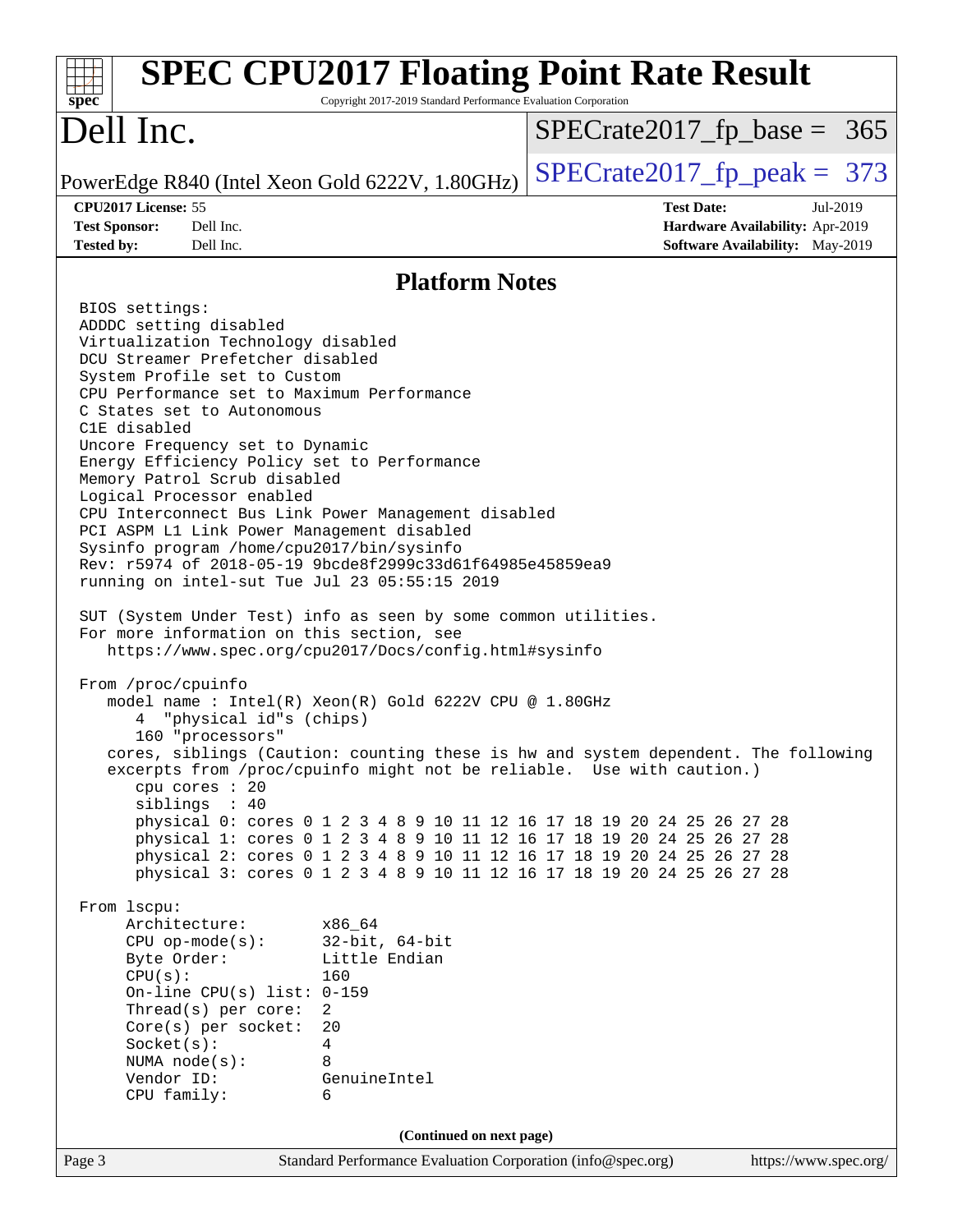| <b>SPEC CPU2017 Floating Point Rate Result</b><br>Copyright 2017-2019 Standard Performance Evaluation Corporation<br>$spec^*$                                                                                                                                                                                                                                                                                                                                                                                                                                                                                                                                                                                                                                                                                                                                                                                                                                                                                                                                                                                                                                                                                                                                                                                                                                                                                                                                                                                                                                                                                                                                                                                                                                                                                                                                                                                                                                                                                                                                                                                                                                                                                                                                                                                                                                                                                                                                                            |                                                                                                            |
|------------------------------------------------------------------------------------------------------------------------------------------------------------------------------------------------------------------------------------------------------------------------------------------------------------------------------------------------------------------------------------------------------------------------------------------------------------------------------------------------------------------------------------------------------------------------------------------------------------------------------------------------------------------------------------------------------------------------------------------------------------------------------------------------------------------------------------------------------------------------------------------------------------------------------------------------------------------------------------------------------------------------------------------------------------------------------------------------------------------------------------------------------------------------------------------------------------------------------------------------------------------------------------------------------------------------------------------------------------------------------------------------------------------------------------------------------------------------------------------------------------------------------------------------------------------------------------------------------------------------------------------------------------------------------------------------------------------------------------------------------------------------------------------------------------------------------------------------------------------------------------------------------------------------------------------------------------------------------------------------------------------------------------------------------------------------------------------------------------------------------------------------------------------------------------------------------------------------------------------------------------------------------------------------------------------------------------------------------------------------------------------------------------------------------------------------------------------------------------------|------------------------------------------------------------------------------------------------------------|
| Dell Inc.                                                                                                                                                                                                                                                                                                                                                                                                                                                                                                                                                                                                                                                                                                                                                                                                                                                                                                                                                                                                                                                                                                                                                                                                                                                                                                                                                                                                                                                                                                                                                                                                                                                                                                                                                                                                                                                                                                                                                                                                                                                                                                                                                                                                                                                                                                                                                                                                                                                                                | $SPECrate2017_fp\_base = 365$                                                                              |
| PowerEdge R840 (Intel Xeon Gold 6222V, 1.80GHz)                                                                                                                                                                                                                                                                                                                                                                                                                                                                                                                                                                                                                                                                                                                                                                                                                                                                                                                                                                                                                                                                                                                                                                                                                                                                                                                                                                                                                                                                                                                                                                                                                                                                                                                                                                                                                                                                                                                                                                                                                                                                                                                                                                                                                                                                                                                                                                                                                                          | $SPECTate2017$ _fp_peak = 373                                                                              |
| CPU2017 License: 55<br><b>Test Sponsor:</b><br>Dell Inc.<br><b>Tested by:</b><br>Dell Inc.                                                                                                                                                                                                                                                                                                                                                                                                                                                                                                                                                                                                                                                                                                                                                                                                                                                                                                                                                                                                                                                                                                                                                                                                                                                                                                                                                                                                                                                                                                                                                                                                                                                                                                                                                                                                                                                                                                                                                                                                                                                                                                                                                                                                                                                                                                                                                                                               | <b>Test Date:</b><br>Jul-2019<br>Hardware Availability: Apr-2019<br><b>Software Availability:</b> May-2019 |
| <b>Platform Notes (Continued)</b>                                                                                                                                                                                                                                                                                                                                                                                                                                                                                                                                                                                                                                                                                                                                                                                                                                                                                                                                                                                                                                                                                                                                                                                                                                                                                                                                                                                                                                                                                                                                                                                                                                                                                                                                                                                                                                                                                                                                                                                                                                                                                                                                                                                                                                                                                                                                                                                                                                                        |                                                                                                            |
| 85<br>Model:<br>Intel(R) Xeon(R) Gold 6222V CPU @ 1.80GHz<br>Model name:<br>7<br>Stepping:<br>CPU MHz:<br>1619.231<br>BogoMIPS:<br>3600.00<br>Virtualization:<br>$VT - x$<br>Lld cache:<br>32K<br>Lli cache:<br>32K<br>L2 cache:<br>1024K<br>L3 cache:<br>28160K<br>NUMA node0 CPU(s):<br>0, 8, 16, 24, 32, 40, 48, 56, 64, 72, 80, 88, 96, 104, 112, 120, 128, 136, 144, 152<br>NUMA nodel CPU(s):<br>1, 9, 17, 25, 33, 41, 49, 57, 65, 73, 81, 89, 97, 105, 113, 121, 129, 137, 145, 153<br>NUMA node2 CPU(s):<br>2, 10, 18, 26, 34, 42, 50, 58, 66, 74, 82, 90, 98, 106, 114, 122, 130, 138, 146, 154<br>NUMA node3 CPU(s):<br>3, 11, 19, 27, 35, 43, 51, 59, 67, 75, 83, 91, 99, 107, 115, 123, 131, 139, 147, 155<br>NUMA node4 CPU(s):<br>4, 12, 20, 28, 36, 44, 52, 60, 68, 76, 84, 92, 100, 108, 116, 124, 132, 140, 148, 156<br>NUMA node5 CPU(s):<br>5, 13, 21, 29, 37, 45, 53, 61, 69, 77, 85, 93, 101, 109, 117, 125, 133, 141, 149, 157<br>NUMA node6 CPU(s):<br>6, 14, 22, 30, 38, 46, 54, 62, 70, 78, 86, 94, 102, 110, 118, 126, 134, 142, 150, 158<br>NUMA node7 CPU(s):<br>7, 15, 23, 31, 39, 47, 55, 63, 71, 79, 87, 95, 103, 111, 119, 127, 135, 143, 151, 159<br>Flags: fpu vme de pse tsc msr pae mce cx8 apic sep mtrr pge mca cmov<br>pat pse36 clflush dts acpi mmx fxsr sse sse2 ss ht tm pbe syscall nx pdpelgb rdtscp<br>lm constant_tsc art arch_perfmon pebs bts rep_good nopl xtopology nonstop_tsc cpuid<br>aperfmperf pni pclmulqdq dtes64 monitor ds_cpl vmx smx est tm2 ssse3 sdbg fma cx16<br>xtpr pdcm pcid dca sse4_1 sse4_2 x2apic movbe popcnt aes xsave avx f16c rdrand<br>lahf_lm abm 3dnowprefetch cpuid_fault epb cat_13 cdp_13 invpcid_single intel_ppin<br>ssbd mba ibrs ibpb stibp ibrs_enhanced tpr_shadow vnmi flexpriority ept vpid<br>fsgsbase tsc_adjust bmil hle avx2 smep bmi2 erms invpcid rtm cqm mpx rdt_a avx512f<br>avx512dq rdseed adx smap clflushopt clwb intel_pt avx512cd avx512bw avx512vl<br>xsaveopt xsavec xgetbvl xsaves cqm_llc cqm_occup_llc cqm_mbm_total cqm_mbm_local<br>dtherm ida arat pln pts pku ospke avx512_vnni flush_l1d arch_capabilities<br>/proc/cpuinfo cache data<br>cache size : 28160 KB<br>From numactl --hardware WARNING: a numactl 'node' might or might not correspond to a<br>physical chip.<br>$available: 8 nodes (0-7)$<br>node 0 cpus: 0 8 16 24 32 40 48 56 64 72 80 88 96 104 112 120 128 136 144 152<br>node 0 size: 95146 MB<br>node 0 free: 94716 MB<br>(Continued on next page) |                                                                                                            |
| Page 4<br>Standard Performance Evaluation Corporation (info@spec.org)                                                                                                                                                                                                                                                                                                                                                                                                                                                                                                                                                                                                                                                                                                                                                                                                                                                                                                                                                                                                                                                                                                                                                                                                                                                                                                                                                                                                                                                                                                                                                                                                                                                                                                                                                                                                                                                                                                                                                                                                                                                                                                                                                                                                                                                                                                                                                                                                                    | https://www.spec.org/                                                                                      |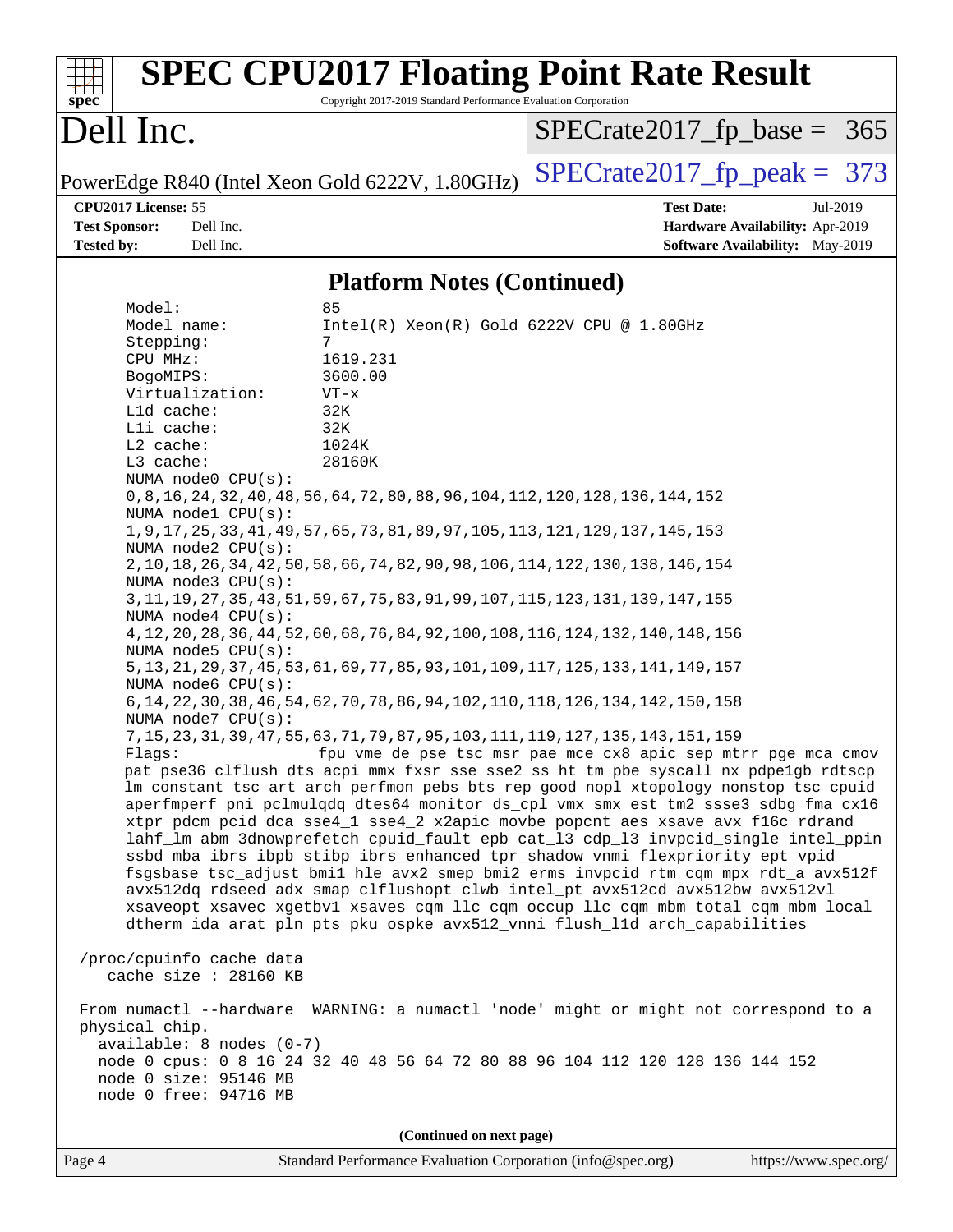| s<br>Dе<br>U |  |  |  |  |  |  |
|--------------|--|--|--|--|--|--|

# **[SPEC CPU2017 Floating Point Rate Result](http://www.spec.org/auto/cpu2017/Docs/result-fields.html#SPECCPU2017FloatingPointRateResult)**

Copyright 2017-2019 Standard Performance Evaluation Corporation

## Dell Inc.

 $SPECTate2017_fp\_base = 365$ 

PowerEdge R840 (Intel Xeon Gold 6222V, 1.80GHz)  $\left|$  [SPECrate2017\\_fp\\_peak =](http://www.spec.org/auto/cpu2017/Docs/result-fields.html#SPECrate2017fppeak) 373

**[CPU2017 License:](http://www.spec.org/auto/cpu2017/Docs/result-fields.html#CPU2017License)** 55 **[Test Date:](http://www.spec.org/auto/cpu2017/Docs/result-fields.html#TestDate)** Jul-2019

**[Test Sponsor:](http://www.spec.org/auto/cpu2017/Docs/result-fields.html#TestSponsor)** Dell Inc. **[Hardware Availability:](http://www.spec.org/auto/cpu2017/Docs/result-fields.html#HardwareAvailability)** Apr-2019 **[Tested by:](http://www.spec.org/auto/cpu2017/Docs/result-fields.html#Testedby)** Dell Inc. **[Software Availability:](http://www.spec.org/auto/cpu2017/Docs/result-fields.html#SoftwareAvailability)** May-2019

#### **[Platform Notes \(Continued\)](http://www.spec.org/auto/cpu2017/Docs/result-fields.html#PlatformNotes)**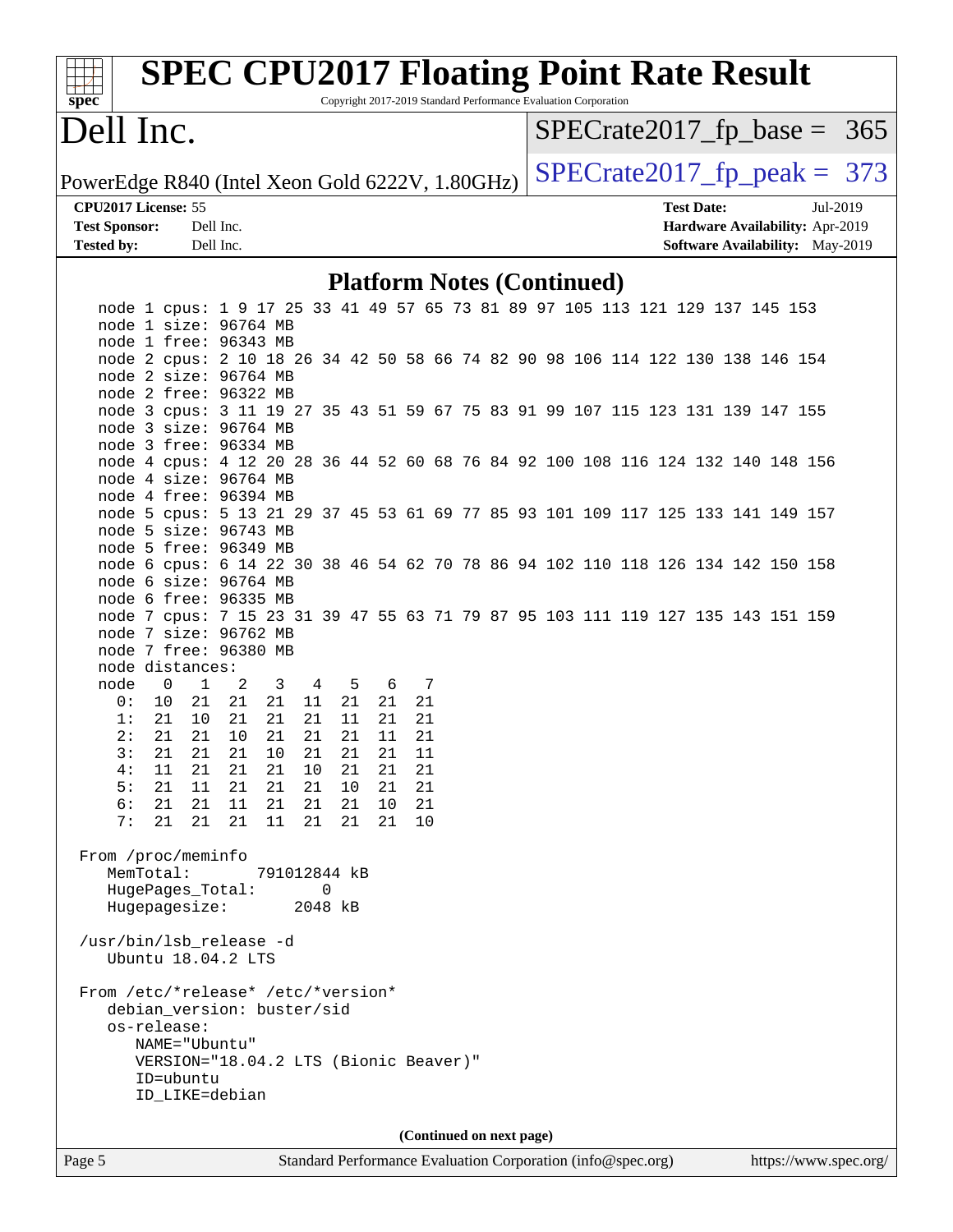| $spec^*$                                                         | <b>SPEC CPU2017 Floating Point Rate Result</b><br>Copyright 2017-2019 Standard Performance Evaluation Corporation                                                                                                                                                                                                                                                                 |                                   |                                                                                |  |  |
|------------------------------------------------------------------|-----------------------------------------------------------------------------------------------------------------------------------------------------------------------------------------------------------------------------------------------------------------------------------------------------------------------------------------------------------------------------------|-----------------------------------|--------------------------------------------------------------------------------|--|--|
| Dell Inc.                                                        |                                                                                                                                                                                                                                                                                                                                                                                   | $SPECrate2017_fp\_base = 365$     |                                                                                |  |  |
|                                                                  | PowerEdge R840 (Intel Xeon Gold 6222V, 1.80GHz)                                                                                                                                                                                                                                                                                                                                   | $SPECrate2017fp peak = 373$       |                                                                                |  |  |
| CPU2017 License: 55<br><b>Test Sponsor:</b><br><b>Tested by:</b> | Dell Inc.<br>Dell Inc.                                                                                                                                                                                                                                                                                                                                                            | <b>Test Date:</b>                 | Jul-2019<br>Hardware Availability: Apr-2019<br>Software Availability: May-2019 |  |  |
|                                                                  | <b>Platform Notes (Continued)</b>                                                                                                                                                                                                                                                                                                                                                 |                                   |                                                                                |  |  |
|                                                                  | PRETTY_NAME="Ubuntu 18.04.2 LTS"<br>VERSION_ID="18.04"<br>HOME_URL="https://www.ubuntu.com/"<br>SUPPORT_URL="https://help.ubuntu.com/"                                                                                                                                                                                                                                            |                                   |                                                                                |  |  |
| uname $-a$ :                                                     | Linux intel-sut 4.15.0-45-generic #48-Ubuntu SMP Tue Jan 29 16:28:13 UTC 2019 x86_64<br>x86_64 x86_64 GNU/Linux                                                                                                                                                                                                                                                                   |                                   |                                                                                |  |  |
|                                                                  | Kernel self-reported vulnerability status:                                                                                                                                                                                                                                                                                                                                        |                                   |                                                                                |  |  |
|                                                                  | CVE-2017-5754 (Meltdown):<br>Not affected<br>CVE-2017-5753 (Spectre variant 1): Mitigation: __user pointer sanitization<br>CVE-2017-5715 (Spectre variant 2): Mitigation: Enhanced IBRS, IBPB                                                                                                                                                                                     |                                   |                                                                                |  |  |
|                                                                  | run-level 5 Jul 22 22:56                                                                                                                                                                                                                                                                                                                                                          |                                   |                                                                                |  |  |
| Filesystem<br>/dev/sda2                                          | SPEC is set to: /home/cpu2017<br>Type Size Used Avail Use% Mounted on<br>ext4 439G<br>29G 388G<br>$7\%$ /                                                                                                                                                                                                                                                                         |                                   |                                                                                |  |  |
| Memory:                                                          | Additional information from dmidecode follows. WARNING: Use caution when you interpret<br>this section. The 'dmidecode' program reads system data which is "intended to allow<br>hardware to be accurately determined", but the intent may not be met, as there are<br>frequent changes to hardware, firmware, and the "DMTF SMBIOS" standard.<br>BIOS Dell Inc. 2.2.9 05/08/2019 |                                   |                                                                                |  |  |
|                                                                  | 24x 00AD00B300AD HMA84GR7CJR4N-WM 32 GB 2 rank 2933, configured at 2400<br>24x Not Specified Not Specified                                                                                                                                                                                                                                                                        |                                   |                                                                                |  |  |
|                                                                  | (End of data from sysinfo program)                                                                                                                                                                                                                                                                                                                                                |                                   |                                                                                |  |  |
|                                                                  | <b>Compiler Version Notes</b>                                                                                                                                                                                                                                                                                                                                                     |                                   |                                                                                |  |  |
| CC.                                                              | 519.1bm_r(base) 538.imagick_r(base, peak) 544.nab_r(base, peak)                                                                                                                                                                                                                                                                                                                   |                                   |                                                                                |  |  |
|                                                                  | Intel(R) C Intel(R) 64 Compiler for applications running on Intel(R) 64,<br>Version 19.0.4.227 Build 20190416<br>Copyright (C) 1985-2019 Intel Corporation. All rights reserved.                                                                                                                                                                                                  |                                   |                                                                                |  |  |
| CC                                                               | $519.1bm_r(peak)$                                                                                                                                                                                                                                                                                                                                                                 | _________________________________ |                                                                                |  |  |
|                                                                  | Intel(R) C Intel(R) 64 Compiler for applications running on Intel(R) 64,                                                                                                                                                                                                                                                                                                          |                                   |                                                                                |  |  |
|                                                                  | (Continued on next page)                                                                                                                                                                                                                                                                                                                                                          |                                   |                                                                                |  |  |
| Page 6                                                           | Standard Performance Evaluation Corporation (info@spec.org)                                                                                                                                                                                                                                                                                                                       |                                   | https://www.spec.org/                                                          |  |  |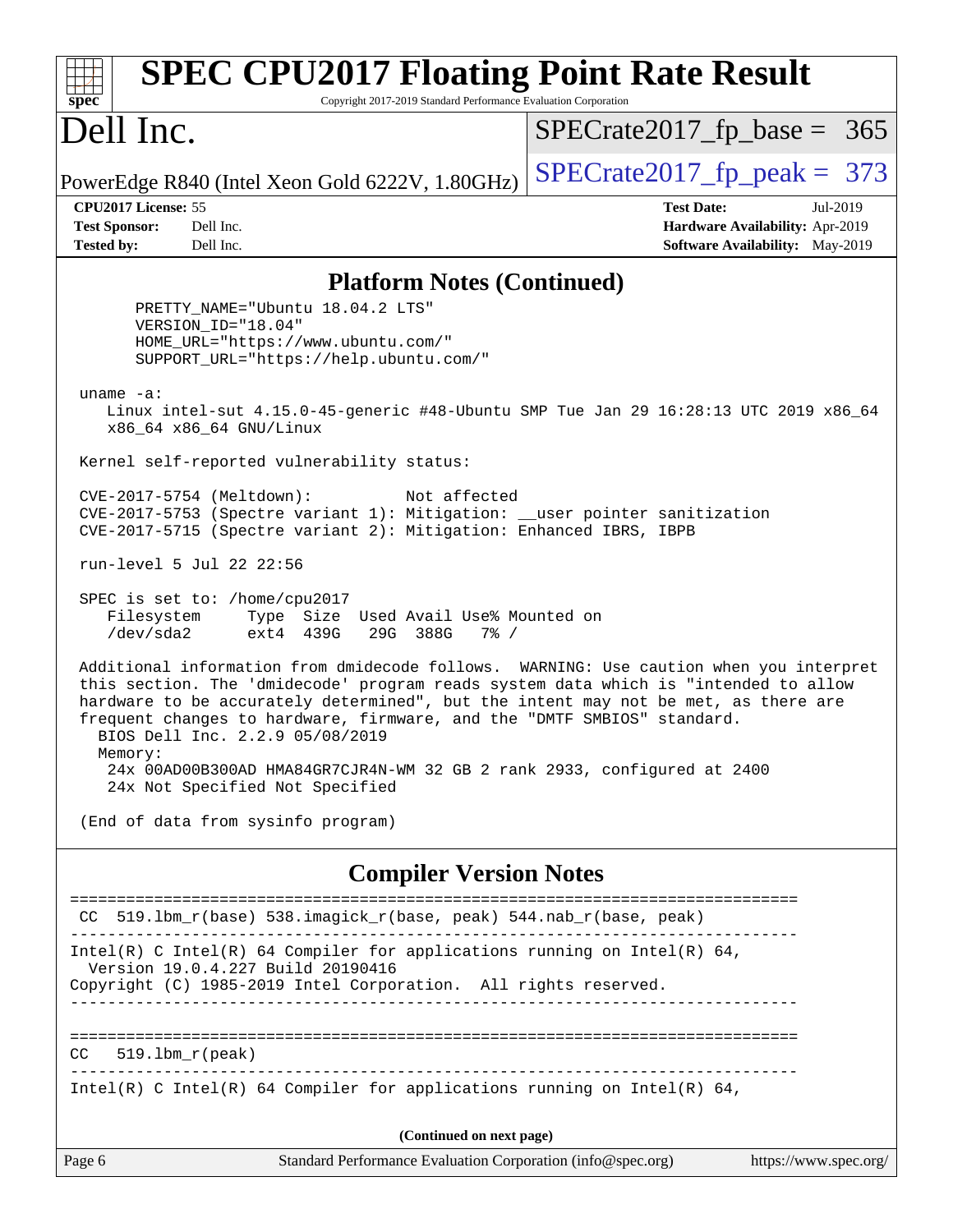| <b>SPEC CPU2017 Floating Point Rate Result</b><br>Copyright 2017-2019 Standard Performance Evaluation Corporation<br>$s\overline{p}\overline{e}\overline{c}$                                                                                                                                          |                                                                                                            |
|-------------------------------------------------------------------------------------------------------------------------------------------------------------------------------------------------------------------------------------------------------------------------------------------------------|------------------------------------------------------------------------------------------------------------|
| Dell Inc.                                                                                                                                                                                                                                                                                             | $SPECrate2017_fp\_base = 365$                                                                              |
| PowerEdge R840 (Intel Xeon Gold 6222V, 1.80GHz)                                                                                                                                                                                                                                                       | $SPECTate2017$ _fp_peak = 373                                                                              |
| CPU2017 License: 55<br><b>Test Sponsor:</b><br>Dell Inc.<br><b>Tested by:</b><br>Dell Inc.                                                                                                                                                                                                            | <b>Test Date:</b><br>Jul-2019<br>Hardware Availability: Apr-2019<br><b>Software Availability:</b> May-2019 |
| <b>Compiler Version Notes (Continued)</b>                                                                                                                                                                                                                                                             |                                                                                                            |
| Version 19.0.4.227 Build 20190416<br>Copyright (C) 1985-2019 Intel Corporation. All rights reserved.<br>_____________________                                                                                                                                                                         |                                                                                                            |
| CXXC 508.namd_r(base) 510.parest_r(base, peak)<br>-------------------------------------                                                                                                                                                                                                               |                                                                                                            |
| Intel(R) $C++$ Intel(R) 64 Compiler for applications running on Intel(R) 64,<br>Version 19.0.4.227 Build 20190416<br>Copyright (C) 1985-2019 Intel Corporation. All rights reserved.                                                                                                                  |                                                                                                            |
| $CXXC 508.namd_r (peak)$                                                                                                                                                                                                                                                                              |                                                                                                            |
| Intel(R) $C++$ Intel(R) 64 Compiler for applications running on Intel(R) 64,<br>Version 19.0.4.227 Build 20190416<br>Copyright (C) 1985-2019 Intel Corporation. All rights reserved.                                                                                                                  |                                                                                                            |
| CC 511.povray_r(base) 526.blender_r(base, peak)                                                                                                                                                                                                                                                       |                                                                                                            |
| Intel(R) $C++$ Intel(R) 64 Compiler for applications running on Intel(R) 64,<br>Version 19.0.4.227 Build 20190416<br>Copyright (C) 1985-2019 Intel Corporation. All rights reserved.<br>Intel(R) C Intel(R) 64 Compiler for applications running on Intel(R) 64,<br>Version 19.0.4.227 Build 20190416 |                                                                                                            |
| Copyright (C) 1985-2019 Intel Corporation. All rights reserved.                                                                                                                                                                                                                                       |                                                                                                            |
| $CC = 511.$ povray $r(\text{peak})$                                                                                                                                                                                                                                                                   |                                                                                                            |
| Intel(R) C++ Intel(R) 64 Compiler for applications running on Intel(R) 64,<br>Version 19.0.4.227 Build 20190416<br>Copyright (C) 1985-2019 Intel Corporation. All rights reserved.                                                                                                                    |                                                                                                            |
| Intel(R) C Intel(R) 64 Compiler for applications running on Intel(R) 64,<br>Version 19.0.4.227 Build 20190416<br>Copyright (C) 1985-2019 Intel Corporation. All rights reserved.                                                                                                                      |                                                                                                            |
| FC 507.cactuBSSN_r(base, peak)                                                                                                                                                                                                                                                                        |                                                                                                            |
| Intel(R) $C++$ Intel(R) 64 Compiler for applications running on Intel(R) 64,<br>Version 19.0.4.227 Build 20190416                                                                                                                                                                                     |                                                                                                            |
| (Continued on next page)                                                                                                                                                                                                                                                                              |                                                                                                            |
| Page 7<br>Standard Performance Evaluation Corporation (info@spec.org)                                                                                                                                                                                                                                 | https://www.spec.org/                                                                                      |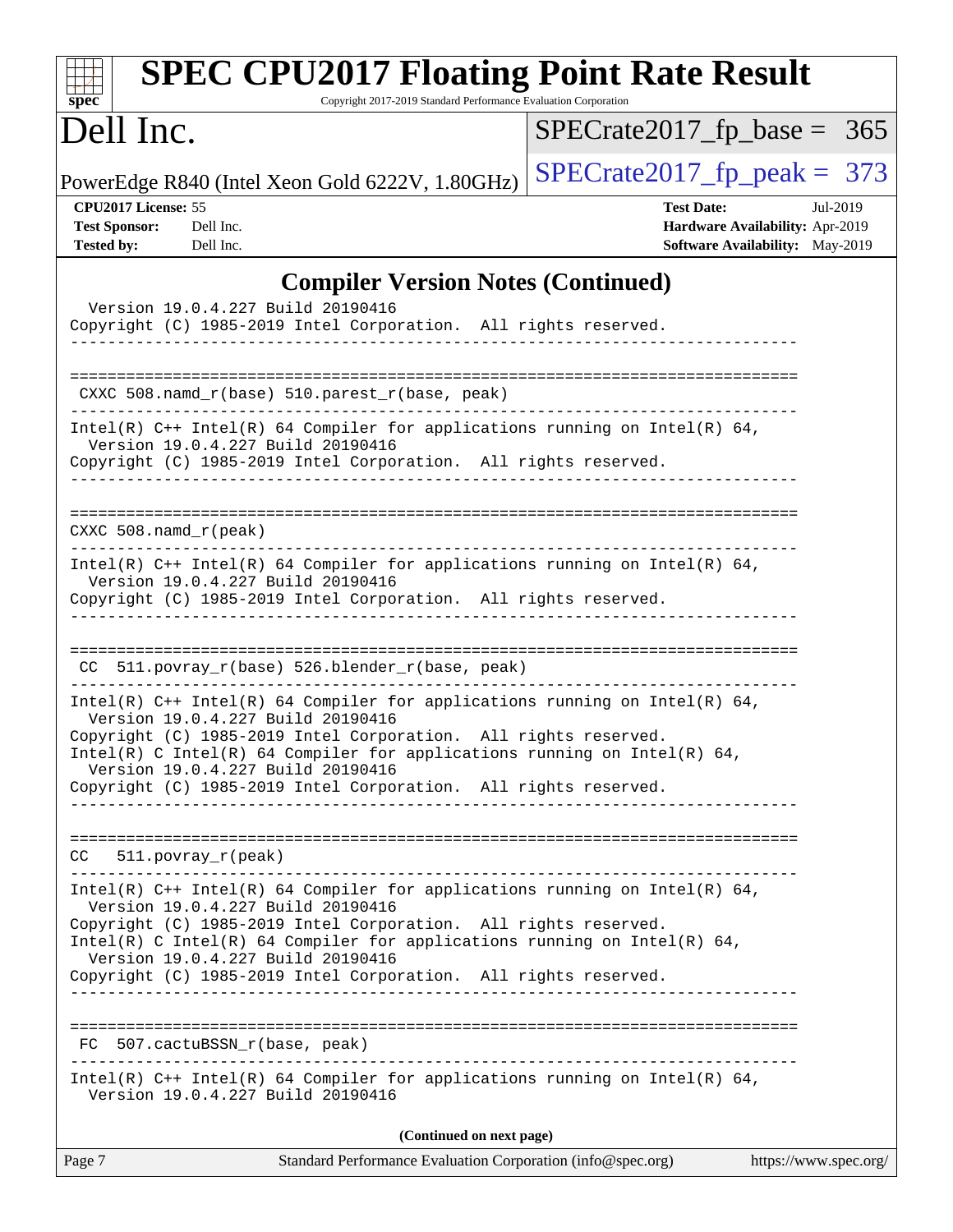

## **[SPEC CPU2017 Floating Point Rate Result](http://www.spec.org/auto/cpu2017/Docs/result-fields.html#SPECCPU2017FloatingPointRateResult)**

Copyright 2017-2019 Standard Performance Evaluation Corporation

## Dell Inc.

[SPECrate2017\\_fp\\_base =](http://www.spec.org/auto/cpu2017/Docs/result-fields.html#SPECrate2017fpbase) 365

PowerEdge R840 (Intel Xeon Gold 6222V, 1.80GHz)  $\left|$  [SPECrate2017\\_fp\\_peak =](http://www.spec.org/auto/cpu2017/Docs/result-fields.html#SPECrate2017fppeak) 373

**[CPU2017 License:](http://www.spec.org/auto/cpu2017/Docs/result-fields.html#CPU2017License)** 55 **[Test Date:](http://www.spec.org/auto/cpu2017/Docs/result-fields.html#TestDate)** Jul-2019 **[Test Sponsor:](http://www.spec.org/auto/cpu2017/Docs/result-fields.html#TestSponsor)** Dell Inc. **[Hardware Availability:](http://www.spec.org/auto/cpu2017/Docs/result-fields.html#HardwareAvailability)** Apr-2019 **[Tested by:](http://www.spec.org/auto/cpu2017/Docs/result-fields.html#Testedby)** Dell Inc. Dell Inc. **[Software Availability:](http://www.spec.org/auto/cpu2017/Docs/result-fields.html#SoftwareAvailability)** May-2019

#### **[Compiler Version Notes \(Continued\)](http://www.spec.org/auto/cpu2017/Docs/result-fields.html#CompilerVersionNotes)**

| Copyright (C) 1985-2019 Intel Corporation. All rights reserved.<br>$Intel(R)$ C Intel(R) 64 Compiler for applications running on Intel(R) 64,<br>Version 19.0.4.227 Build 20190416<br>Copyright (C) 1985-2019 Intel Corporation. All rights reserved.<br>$Intel(R)$ Fortran Intel(R) 64 Compiler for applications running on Intel(R)<br>64, Version 19.0.4.227 Build 20190416<br>Copyright (C) 1985-2019 Intel Corporation. All rights reserved. |
|---------------------------------------------------------------------------------------------------------------------------------------------------------------------------------------------------------------------------------------------------------------------------------------------------------------------------------------------------------------------------------------------------------------------------------------------------|
| FC 503.bwaves_r(base, peak) 549.fotonik3d_r(base, peak) 554.roms_r(base)<br>. _ _ _ _ _ _ _ _ _ _ _ _ _ _ _ _                                                                                                                                                                                                                                                                                                                                     |
| $Intel(R)$ Fortran Intel(R) 64 Compiler for applications running on Intel(R)<br>64, Version 19.0.4.227 Build 20190416<br>Copyright (C) 1985-2019 Intel Corporation. All rights reserved.<br>________________________                                                                                                                                                                                                                              |
| $FC$ 554. $roms_r(peak)$                                                                                                                                                                                                                                                                                                                                                                                                                          |
| $Intel(R)$ Fortran Intel(R) 64 Compiler for applications running on Intel(R)<br>64, Version 19.0.4.227 Build 20190416<br>Copyright (C) 1985-2019 Intel Corporation. All rights reserved.                                                                                                                                                                                                                                                          |
| $CC$ 521.wrf $r(base)$ 527.cam4 $r(base)$                                                                                                                                                                                                                                                                                                                                                                                                         |
| $Intel(R)$ Fortran Intel(R) 64 Compiler for applications running on Intel(R)<br>64, Version 19.0.4.227 Build 20190416<br>Copyright (C) 1985-2019 Intel Corporation. All rights reserved.<br>$Intel(R)$ C Intel(R) 64 Compiler for applications running on Intel(R) 64,<br>Version 19.0.4.227 Build 20190416<br>Copyright (C) 1985-2019 Intel Corporation. All rights reserved.                                                                    |
| 521.wrf_r(peak) 527.cam4_r(peak)<br>CC                                                                                                                                                                                                                                                                                                                                                                                                            |
| $Intel(R)$ Fortran Intel(R) 64 Compiler for applications running on Intel(R)<br>64, Version 19.0.4.227 Build 20190416<br>Copyright (C) 1985-2019 Intel Corporation. All rights reserved.<br>$Intel(R)$ C Intel(R) 64 Compiler for applications running on Intel(R) 64,<br>Version 19.0.4.227 Build 20190416<br>Copyright (C) 1985-2019 Intel Corporation. All rights reserved.                                                                    |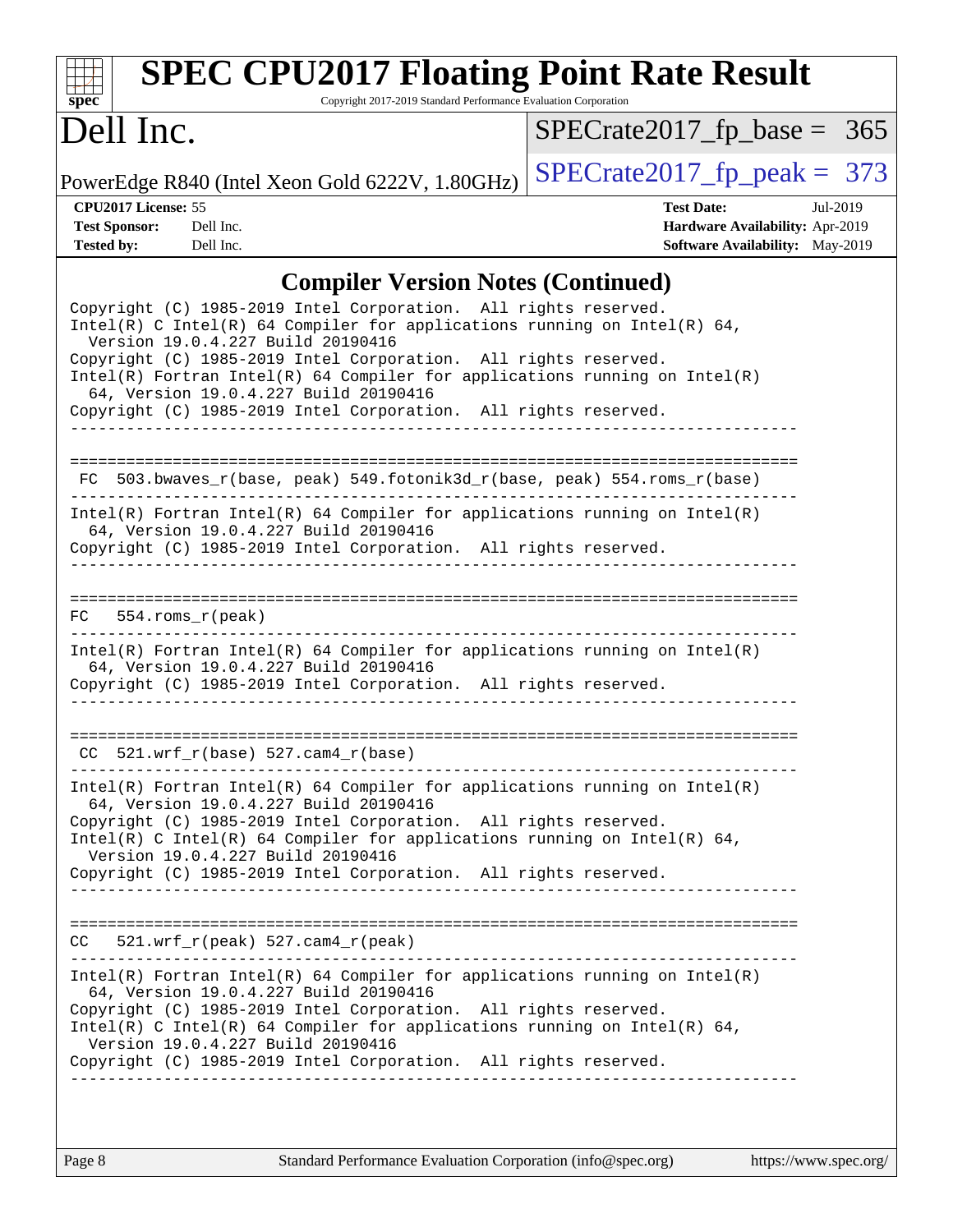| <b>SPEC CPU2017 Floating Point Rate Result</b>                                              |                                        |  |  |  |  |
|---------------------------------------------------------------------------------------------|----------------------------------------|--|--|--|--|
| spec<br>Copyright 2017-2019 Standard Performance Evaluation Corporation                     |                                        |  |  |  |  |
| Dell Inc.                                                                                   | $SPECrate2017fp base =$<br>365         |  |  |  |  |
| PowerEdge R840 (Intel Xeon Gold 6222V, 1.80GHz)                                             | $SPECTate2017$ _fp_peak = 373          |  |  |  |  |
| CPU2017 License: 55                                                                         | <b>Test Date:</b><br>Jul-2019          |  |  |  |  |
| <b>Test Sponsor:</b><br>Dell Inc.                                                           | Hardware Availability: Apr-2019        |  |  |  |  |
| Dell Inc.<br><b>Tested by:</b>                                                              | <b>Software Availability:</b> May-2019 |  |  |  |  |
| <b>Base Compiler Invocation</b>                                                             |                                        |  |  |  |  |
| C benchmarks:<br>$\texttt{icc -m64 -std=cl1}$                                               |                                        |  |  |  |  |
| $C_{++}$ benchmarks:<br>icpc -m64                                                           |                                        |  |  |  |  |
| Fortran benchmarks:<br>ifort -m64                                                           |                                        |  |  |  |  |
| Benchmarks using both Fortran and C:<br>ifort -m64 icc -m64 -std=c11                        |                                        |  |  |  |  |
| Benchmarks using both C and C++:<br>icpc -m64 icc -m64 -std=c11                             |                                        |  |  |  |  |
| Benchmarks using Fortran, C, and C++:<br>icpc -m64 icc -m64 -std=c11 ifort -m64             |                                        |  |  |  |  |
| <b>Base Portability Flags</b><br>503.bwaves_r: -DSPEC LP64<br>507.cactuBSSN_r: - DSPEC_LP64 |                                        |  |  |  |  |
| 508.namd r: -DSPEC LP64                                                                     |                                        |  |  |  |  |

## **[Base Optimization Flags](http://www.spec.org/auto/cpu2017/Docs/result-fields.html#BaseOptimizationFlags)**

[C benchmarks](http://www.spec.org/auto/cpu2017/Docs/result-fields.html#Cbenchmarks):

 510.parest\_r: [-DSPEC\\_LP64](http://www.spec.org/cpu2017/results/res2019q3/cpu2017-20190805-16493.flags.html#suite_basePORTABILITY510_parest_r_DSPEC_LP64) 511.povray\_r: [-DSPEC\\_LP64](http://www.spec.org/cpu2017/results/res2019q3/cpu2017-20190805-16493.flags.html#suite_basePORTABILITY511_povray_r_DSPEC_LP64) 519.lbm\_r: [-DSPEC\\_LP64](http://www.spec.org/cpu2017/results/res2019q3/cpu2017-20190805-16493.flags.html#suite_basePORTABILITY519_lbm_r_DSPEC_LP64)

 538.imagick\_r: [-DSPEC\\_LP64](http://www.spec.org/cpu2017/results/res2019q3/cpu2017-20190805-16493.flags.html#suite_basePORTABILITY538_imagick_r_DSPEC_LP64) 544.nab\_r: [-DSPEC\\_LP64](http://www.spec.org/cpu2017/results/res2019q3/cpu2017-20190805-16493.flags.html#suite_basePORTABILITY544_nab_r_DSPEC_LP64) 549.fotonik3d\_r: [-DSPEC\\_LP64](http://www.spec.org/cpu2017/results/res2019q3/cpu2017-20190805-16493.flags.html#suite_basePORTABILITY549_fotonik3d_r_DSPEC_LP64) 554.roms\_r: [-DSPEC\\_LP64](http://www.spec.org/cpu2017/results/res2019q3/cpu2017-20190805-16493.flags.html#suite_basePORTABILITY554_roms_r_DSPEC_LP64)

[-xCORE-AVX2](http://www.spec.org/cpu2017/results/res2019q3/cpu2017-20190805-16493.flags.html#user_CCbase_f-xCORE-AVX2) [-ipo](http://www.spec.org/cpu2017/results/res2019q3/cpu2017-20190805-16493.flags.html#user_CCbase_f-ipo) [-O3](http://www.spec.org/cpu2017/results/res2019q3/cpu2017-20190805-16493.flags.html#user_CCbase_f-O3) [-no-prec-div](http://www.spec.org/cpu2017/results/res2019q3/cpu2017-20190805-16493.flags.html#user_CCbase_f-no-prec-div) [-qopt-prefetch](http://www.spec.org/cpu2017/results/res2019q3/cpu2017-20190805-16493.flags.html#user_CCbase_f-qopt-prefetch) [-ffinite-math-only](http://www.spec.org/cpu2017/results/res2019q3/cpu2017-20190805-16493.flags.html#user_CCbase_f_finite_math_only_cb91587bd2077682c4b38af759c288ed7c732db004271a9512da14a4f8007909a5f1427ecbf1a0fb78ff2a814402c6114ac565ca162485bbcae155b5e4258871) [-qopt-mem-layout-trans=4](http://www.spec.org/cpu2017/results/res2019q3/cpu2017-20190805-16493.flags.html#user_CCbase_f-qopt-mem-layout-trans_fa39e755916c150a61361b7846f310bcdf6f04e385ef281cadf3647acec3f0ae266d1a1d22d972a7087a248fd4e6ca390a3634700869573d231a252c784941a8)

 521.wrf\_r: [-DSPEC\\_LP64](http://www.spec.org/cpu2017/results/res2019q3/cpu2017-20190805-16493.flags.html#suite_basePORTABILITY521_wrf_r_DSPEC_LP64) [-DSPEC\\_CASE\\_FLAG](http://www.spec.org/cpu2017/results/res2019q3/cpu2017-20190805-16493.flags.html#b521.wrf_r_baseCPORTABILITY_DSPEC_CASE_FLAG) [-convert big\\_endian](http://www.spec.org/cpu2017/results/res2019q3/cpu2017-20190805-16493.flags.html#user_baseFPORTABILITY521_wrf_r_convert_big_endian_c3194028bc08c63ac5d04de18c48ce6d347e4e562e8892b8bdbdc0214820426deb8554edfa529a3fb25a586e65a3d812c835984020483e7e73212c4d31a38223) 526.blender\_r: [-DSPEC\\_LP64](http://www.spec.org/cpu2017/results/res2019q3/cpu2017-20190805-16493.flags.html#suite_basePORTABILITY526_blender_r_DSPEC_LP64) [-DSPEC\\_LINUX](http://www.spec.org/cpu2017/results/res2019q3/cpu2017-20190805-16493.flags.html#b526.blender_r_baseCPORTABILITY_DSPEC_LINUX) [-funsigned-char](http://www.spec.org/cpu2017/results/res2019q3/cpu2017-20190805-16493.flags.html#user_baseCPORTABILITY526_blender_r_force_uchar_40c60f00ab013830e2dd6774aeded3ff59883ba5a1fc5fc14077f794d777847726e2a5858cbc7672e36e1b067e7e5c1d9a74f7176df07886a243d7cc18edfe67)

[C++ benchmarks:](http://www.spec.org/auto/cpu2017/Docs/result-fields.html#CXXbenchmarks) [-xCORE-AVX2](http://www.spec.org/cpu2017/results/res2019q3/cpu2017-20190805-16493.flags.html#user_CXXbase_f-xCORE-AVX2) [-ipo](http://www.spec.org/cpu2017/results/res2019q3/cpu2017-20190805-16493.flags.html#user_CXXbase_f-ipo) [-O3](http://www.spec.org/cpu2017/results/res2019q3/cpu2017-20190805-16493.flags.html#user_CXXbase_f-O3) [-no-prec-div](http://www.spec.org/cpu2017/results/res2019q3/cpu2017-20190805-16493.flags.html#user_CXXbase_f-no-prec-div) [-qopt-prefetch](http://www.spec.org/cpu2017/results/res2019q3/cpu2017-20190805-16493.flags.html#user_CXXbase_f-qopt-prefetch) [-ffinite-math-only](http://www.spec.org/cpu2017/results/res2019q3/cpu2017-20190805-16493.flags.html#user_CXXbase_f_finite_math_only_cb91587bd2077682c4b38af759c288ed7c732db004271a9512da14a4f8007909a5f1427ecbf1a0fb78ff2a814402c6114ac565ca162485bbcae155b5e4258871)

**(Continued on next page)**

527.cam4\_r: [-DSPEC\\_LP64](http://www.spec.org/cpu2017/results/res2019q3/cpu2017-20190805-16493.flags.html#suite_basePORTABILITY527_cam4_r_DSPEC_LP64) [-DSPEC\\_CASE\\_FLAG](http://www.spec.org/cpu2017/results/res2019q3/cpu2017-20190805-16493.flags.html#b527.cam4_r_baseCPORTABILITY_DSPEC_CASE_FLAG)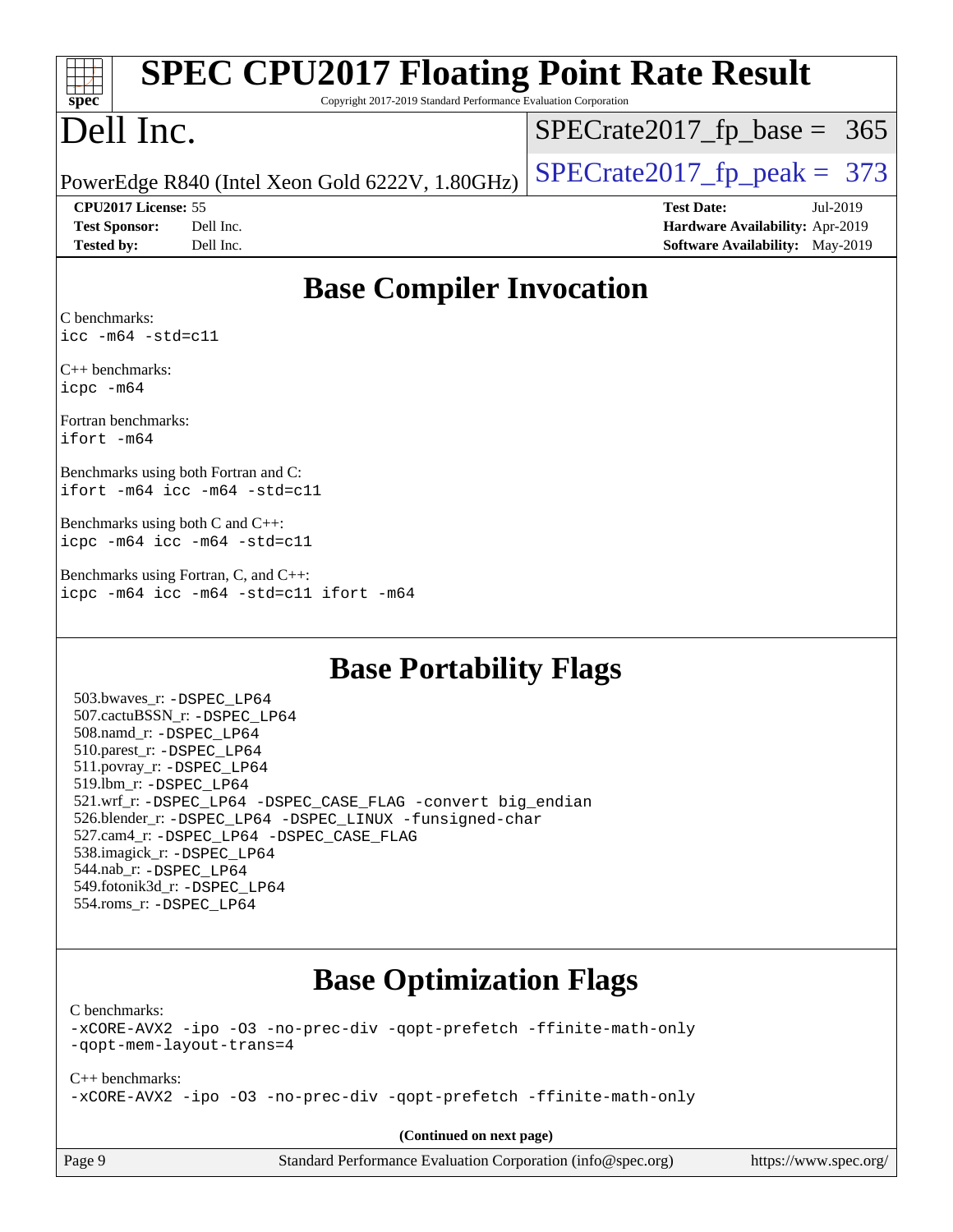| <b>SPEC CPU2017 Floating Point Rate Result</b><br>Copyright 2017-2019 Standard Performance Evaluation Corporation<br>spec <sup>®</sup>                                                       |                                                                                                     |  |  |  |
|----------------------------------------------------------------------------------------------------------------------------------------------------------------------------------------------|-----------------------------------------------------------------------------------------------------|--|--|--|
| Dell Inc.                                                                                                                                                                                    | $SPECrate2017_fp\_base = 365$                                                                       |  |  |  |
| PowerEdge R840 (Intel Xeon Gold 6222V, 1.80GHz)                                                                                                                                              | $SPECTate2017$ _fp_peak = 373                                                                       |  |  |  |
| CPU2017 License: 55<br><b>Test Sponsor:</b><br>Dell Inc.<br>Dell Inc.<br><b>Tested by:</b>                                                                                                   | <b>Test Date:</b><br>Jul-2019<br>Hardware Availability: Apr-2019<br>Software Availability: May-2019 |  |  |  |
| <b>Base Optimization Flags (Continued)</b>                                                                                                                                                   |                                                                                                     |  |  |  |
| $C++$ benchmarks (continued):<br>-gopt-mem-layout-trans=4                                                                                                                                    |                                                                                                     |  |  |  |
| Fortran benchmarks:<br>-xCORE-AVX2 -ipo -03 -no-prec-div -qopt-prefetch -ffinite-math-only<br>-qopt-mem-layout-trans=4 -auto -nostandard-realloc-lhs<br>-align array32byte                   |                                                                                                     |  |  |  |
| Benchmarks using both Fortran and C:<br>-xCORE-AVX2 -ipo -03 -no-prec-div -qopt-prefetch -ffinite-math-only<br>-qopt-mem-layout-trans=4 -auto -nostandard-realloc-lhs<br>-align array32byte  |                                                                                                     |  |  |  |
| Benchmarks using both C and C++:<br>-xCORE-AVX2 -ipo -03 -no-prec-div -qopt-prefetch -ffinite-math-only<br>-qopt-mem-layout-trans=4                                                          |                                                                                                     |  |  |  |
| Benchmarks using Fortran, C, and C++:<br>-xCORE-AVX2 -ipo -03 -no-prec-div -qopt-prefetch -ffinite-math-only<br>-qopt-mem-layout-trans=4 -auto -nostandard-realloc-lhs<br>-align array32byte |                                                                                                     |  |  |  |
| <b>Peak Compiler Invocation</b>                                                                                                                                                              |                                                                                                     |  |  |  |
| C benchmarks:<br>$\text{icc}$ -m64 -std=c11                                                                                                                                                  |                                                                                                     |  |  |  |
| $C++$ benchmarks:<br>icpc -m64                                                                                                                                                               |                                                                                                     |  |  |  |
| Fortran benchmarks:<br>ifort -m64                                                                                                                                                            |                                                                                                     |  |  |  |
|                                                                                                                                                                                              |                                                                                                     |  |  |  |

[Benchmarks using both Fortran and C](http://www.spec.org/auto/cpu2017/Docs/result-fields.html#BenchmarksusingbothFortranandC): [ifort -m64](http://www.spec.org/cpu2017/results/res2019q3/cpu2017-20190805-16493.flags.html#user_CC_FCpeak_intel_ifort_64bit_24f2bb282fbaeffd6157abe4f878425411749daecae9a33200eee2bee2fe76f3b89351d69a8130dd5949958ce389cf37ff59a95e7a40d588e8d3a57e0c3fd751) [icc -m64 -std=c11](http://www.spec.org/cpu2017/results/res2019q3/cpu2017-20190805-16493.flags.html#user_CC_FCpeak_intel_icc_64bit_c11_33ee0cdaae7deeeab2a9725423ba97205ce30f63b9926c2519791662299b76a0318f32ddfffdc46587804de3178b4f9328c46fa7c2b0cd779d7a61945c91cd35)

[Benchmarks using both C and C++](http://www.spec.org/auto/cpu2017/Docs/result-fields.html#BenchmarksusingbothCandCXX): [icpc -m64](http://www.spec.org/cpu2017/results/res2019q3/cpu2017-20190805-16493.flags.html#user_CC_CXXpeak_intel_icpc_64bit_4ecb2543ae3f1412ef961e0650ca070fec7b7afdcd6ed48761b84423119d1bf6bdf5cad15b44d48e7256388bc77273b966e5eb805aefd121eb22e9299b2ec9d9) [icc -m64 -std=c11](http://www.spec.org/cpu2017/results/res2019q3/cpu2017-20190805-16493.flags.html#user_CC_CXXpeak_intel_icc_64bit_c11_33ee0cdaae7deeeab2a9725423ba97205ce30f63b9926c2519791662299b76a0318f32ddfffdc46587804de3178b4f9328c46fa7c2b0cd779d7a61945c91cd35)

[Benchmarks using Fortran, C, and C++:](http://www.spec.org/auto/cpu2017/Docs/result-fields.html#BenchmarksusingFortranCandCXX) [icpc -m64](http://www.spec.org/cpu2017/results/res2019q3/cpu2017-20190805-16493.flags.html#user_CC_CXX_FCpeak_intel_icpc_64bit_4ecb2543ae3f1412ef961e0650ca070fec7b7afdcd6ed48761b84423119d1bf6bdf5cad15b44d48e7256388bc77273b966e5eb805aefd121eb22e9299b2ec9d9) [icc -m64 -std=c11](http://www.spec.org/cpu2017/results/res2019q3/cpu2017-20190805-16493.flags.html#user_CC_CXX_FCpeak_intel_icc_64bit_c11_33ee0cdaae7deeeab2a9725423ba97205ce30f63b9926c2519791662299b76a0318f32ddfffdc46587804de3178b4f9328c46fa7c2b0cd779d7a61945c91cd35) [ifort -m64](http://www.spec.org/cpu2017/results/res2019q3/cpu2017-20190805-16493.flags.html#user_CC_CXX_FCpeak_intel_ifort_64bit_24f2bb282fbaeffd6157abe4f878425411749daecae9a33200eee2bee2fe76f3b89351d69a8130dd5949958ce389cf37ff59a95e7a40d588e8d3a57e0c3fd751)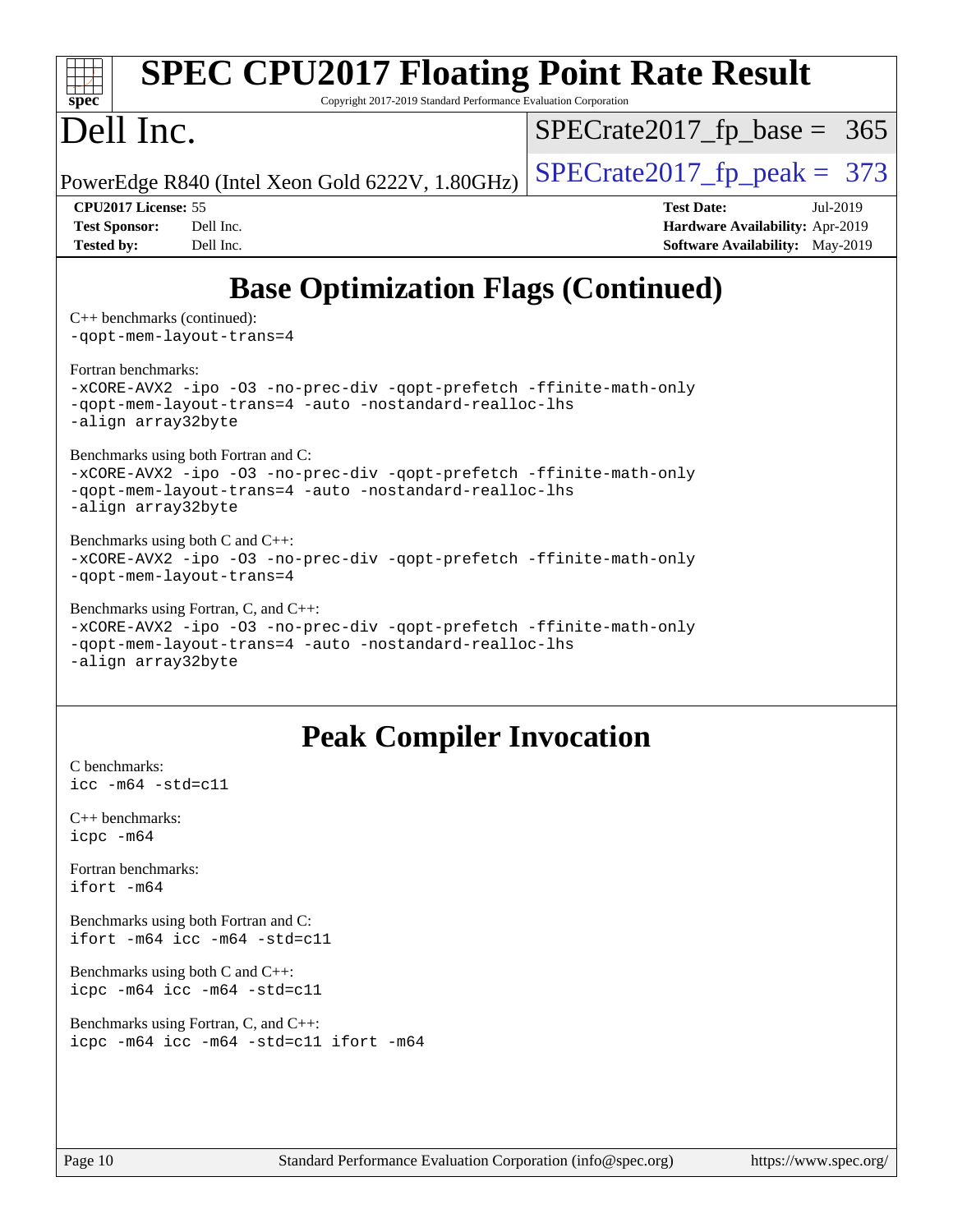#### $\pm\pm\gamma$ **[spec](http://www.spec.org/)**

## **[SPEC CPU2017 Floating Point Rate Result](http://www.spec.org/auto/cpu2017/Docs/result-fields.html#SPECCPU2017FloatingPointRateResult)**

Copyright 2017-2019 Standard Performance Evaluation Corporation

## Dell Inc.

 $SPECTate2017_fp\_base = 365$ 

PowerEdge R840 (Intel Xeon Gold 6222V, 1.80GHz)  $\left|$  [SPECrate2017\\_fp\\_peak =](http://www.spec.org/auto/cpu2017/Docs/result-fields.html#SPECrate2017fppeak) 373

**[Tested by:](http://www.spec.org/auto/cpu2017/Docs/result-fields.html#Testedby)** Dell Inc. Dell Inc. **[Software Availability:](http://www.spec.org/auto/cpu2017/Docs/result-fields.html#SoftwareAvailability)** May-2019

**[CPU2017 License:](http://www.spec.org/auto/cpu2017/Docs/result-fields.html#CPU2017License)** 55 **[Test Date:](http://www.spec.org/auto/cpu2017/Docs/result-fields.html#TestDate)** Jul-2019 **[Test Sponsor:](http://www.spec.org/auto/cpu2017/Docs/result-fields.html#TestSponsor)** Dell Inc. **[Hardware Availability:](http://www.spec.org/auto/cpu2017/Docs/result-fields.html#HardwareAvailability)** Apr-2019

#### **[Peak Portability Flags](http://www.spec.org/auto/cpu2017/Docs/result-fields.html#PeakPortabilityFlags)**

Same as Base Portability Flags

### **[Peak Optimization Flags](http://www.spec.org/auto/cpu2017/Docs/result-fields.html#PeakOptimizationFlags)**

[C benchmarks](http://www.spec.org/auto/cpu2017/Docs/result-fields.html#Cbenchmarks):

 519.lbm\_r: [-prof-gen](http://www.spec.org/cpu2017/results/res2019q3/cpu2017-20190805-16493.flags.html#user_peakPASS1_CFLAGSPASS1_LDFLAGS519_lbm_r_prof_gen_5aa4926d6013ddb2a31985c654b3eb18169fc0c6952a63635c234f711e6e63dd76e94ad52365559451ec499a2cdb89e4dc58ba4c67ef54ca681ffbe1461d6b36)(pass 1) [-prof-use](http://www.spec.org/cpu2017/results/res2019q3/cpu2017-20190805-16493.flags.html#user_peakPASS2_CFLAGSPASS2_LDFLAGS519_lbm_r_prof_use_1a21ceae95f36a2b53c25747139a6c16ca95bd9def2a207b4f0849963b97e94f5260e30a0c64f4bb623698870e679ca08317ef8150905d41bd88c6f78df73f19)(pass 2) [-ipo](http://www.spec.org/cpu2017/results/res2019q3/cpu2017-20190805-16493.flags.html#user_peakPASS1_COPTIMIZEPASS2_COPTIMIZE519_lbm_r_f-ipo) [-xCORE-AVX2](http://www.spec.org/cpu2017/results/res2019q3/cpu2017-20190805-16493.flags.html#user_peakPASS2_COPTIMIZE519_lbm_r_f-xCORE-AVX2) [-O3](http://www.spec.org/cpu2017/results/res2019q3/cpu2017-20190805-16493.flags.html#user_peakPASS1_COPTIMIZEPASS2_COPTIMIZE519_lbm_r_f-O3) [-no-prec-div](http://www.spec.org/cpu2017/results/res2019q3/cpu2017-20190805-16493.flags.html#user_peakPASS1_COPTIMIZEPASS2_COPTIMIZE519_lbm_r_f-no-prec-div) [-qopt-prefetch](http://www.spec.org/cpu2017/results/res2019q3/cpu2017-20190805-16493.flags.html#user_peakPASS1_COPTIMIZEPASS2_COPTIMIZE519_lbm_r_f-qopt-prefetch) [-ffinite-math-only](http://www.spec.org/cpu2017/results/res2019q3/cpu2017-20190805-16493.flags.html#user_peakPASS1_COPTIMIZEPASS2_COPTIMIZE519_lbm_r_f_finite_math_only_cb91587bd2077682c4b38af759c288ed7c732db004271a9512da14a4f8007909a5f1427ecbf1a0fb78ff2a814402c6114ac565ca162485bbcae155b5e4258871) [-qopt-mem-layout-trans=4](http://www.spec.org/cpu2017/results/res2019q3/cpu2017-20190805-16493.flags.html#user_peakPASS1_COPTIMIZEPASS2_COPTIMIZE519_lbm_r_f-qopt-mem-layout-trans_fa39e755916c150a61361b7846f310bcdf6f04e385ef281cadf3647acec3f0ae266d1a1d22d972a7087a248fd4e6ca390a3634700869573d231a252c784941a8)

 538.imagick\_r: [-xCORE-AVX2](http://www.spec.org/cpu2017/results/res2019q3/cpu2017-20190805-16493.flags.html#user_peakCOPTIMIZE538_imagick_r_f-xCORE-AVX2) [-ipo](http://www.spec.org/cpu2017/results/res2019q3/cpu2017-20190805-16493.flags.html#user_peakCOPTIMIZE538_imagick_r_f-ipo) [-O3](http://www.spec.org/cpu2017/results/res2019q3/cpu2017-20190805-16493.flags.html#user_peakCOPTIMIZE538_imagick_r_f-O3) [-no-prec-div](http://www.spec.org/cpu2017/results/res2019q3/cpu2017-20190805-16493.flags.html#user_peakCOPTIMIZE538_imagick_r_f-no-prec-div) [-qopt-prefetch](http://www.spec.org/cpu2017/results/res2019q3/cpu2017-20190805-16493.flags.html#user_peakCOPTIMIZE538_imagick_r_f-qopt-prefetch) [-ffinite-math-only](http://www.spec.org/cpu2017/results/res2019q3/cpu2017-20190805-16493.flags.html#user_peakCOPTIMIZE538_imagick_r_f_finite_math_only_cb91587bd2077682c4b38af759c288ed7c732db004271a9512da14a4f8007909a5f1427ecbf1a0fb78ff2a814402c6114ac565ca162485bbcae155b5e4258871) [-qopt-mem-layout-trans=4](http://www.spec.org/cpu2017/results/res2019q3/cpu2017-20190805-16493.flags.html#user_peakCOPTIMIZE538_imagick_r_f-qopt-mem-layout-trans_fa39e755916c150a61361b7846f310bcdf6f04e385ef281cadf3647acec3f0ae266d1a1d22d972a7087a248fd4e6ca390a3634700869573d231a252c784941a8)

544.nab\_r: Same as 538.imagick\_r

[C++ benchmarks:](http://www.spec.org/auto/cpu2017/Docs/result-fields.html#CXXbenchmarks)

```
 508.namd_r: -prof-gen(pass 1) -prof-use(pass 2) -ipo -xCORE-AVX2 -O3
-no-prec-div -qopt-prefetch -ffinite-math-only
-qopt-mem-layout-trans=4
```
 510.parest\_r: [-xCORE-AVX2](http://www.spec.org/cpu2017/results/res2019q3/cpu2017-20190805-16493.flags.html#user_peakCXXOPTIMIZE510_parest_r_f-xCORE-AVX2) [-ipo](http://www.spec.org/cpu2017/results/res2019q3/cpu2017-20190805-16493.flags.html#user_peakCXXOPTIMIZE510_parest_r_f-ipo) [-O3](http://www.spec.org/cpu2017/results/res2019q3/cpu2017-20190805-16493.flags.html#user_peakCXXOPTIMIZE510_parest_r_f-O3) [-no-prec-div](http://www.spec.org/cpu2017/results/res2019q3/cpu2017-20190805-16493.flags.html#user_peakCXXOPTIMIZE510_parest_r_f-no-prec-div) [-qopt-prefetch](http://www.spec.org/cpu2017/results/res2019q3/cpu2017-20190805-16493.flags.html#user_peakCXXOPTIMIZE510_parest_r_f-qopt-prefetch) [-ffinite-math-only](http://www.spec.org/cpu2017/results/res2019q3/cpu2017-20190805-16493.flags.html#user_peakCXXOPTIMIZE510_parest_r_f_finite_math_only_cb91587bd2077682c4b38af759c288ed7c732db004271a9512da14a4f8007909a5f1427ecbf1a0fb78ff2a814402c6114ac565ca162485bbcae155b5e4258871) [-qopt-mem-layout-trans=4](http://www.spec.org/cpu2017/results/res2019q3/cpu2017-20190805-16493.flags.html#user_peakCXXOPTIMIZE510_parest_r_f-qopt-mem-layout-trans_fa39e755916c150a61361b7846f310bcdf6f04e385ef281cadf3647acec3f0ae266d1a1d22d972a7087a248fd4e6ca390a3634700869573d231a252c784941a8)

[Fortran benchmarks](http://www.spec.org/auto/cpu2017/Docs/result-fields.html#Fortranbenchmarks):

 503.bwaves\_r: [-xCORE-AVX2](http://www.spec.org/cpu2017/results/res2019q3/cpu2017-20190805-16493.flags.html#user_peakFOPTIMIZE503_bwaves_r_f-xCORE-AVX2) [-ipo](http://www.spec.org/cpu2017/results/res2019q3/cpu2017-20190805-16493.flags.html#user_peakFOPTIMIZE503_bwaves_r_f-ipo) [-O3](http://www.spec.org/cpu2017/results/res2019q3/cpu2017-20190805-16493.flags.html#user_peakFOPTIMIZE503_bwaves_r_f-O3) [-no-prec-div](http://www.spec.org/cpu2017/results/res2019q3/cpu2017-20190805-16493.flags.html#user_peakFOPTIMIZE503_bwaves_r_f-no-prec-div) [-qopt-prefetch](http://www.spec.org/cpu2017/results/res2019q3/cpu2017-20190805-16493.flags.html#user_peakFOPTIMIZE503_bwaves_r_f-qopt-prefetch) [-ffinite-math-only](http://www.spec.org/cpu2017/results/res2019q3/cpu2017-20190805-16493.flags.html#user_peakFOPTIMIZE503_bwaves_r_f_finite_math_only_cb91587bd2077682c4b38af759c288ed7c732db004271a9512da14a4f8007909a5f1427ecbf1a0fb78ff2a814402c6114ac565ca162485bbcae155b5e4258871) [-qopt-mem-layout-trans=4](http://www.spec.org/cpu2017/results/res2019q3/cpu2017-20190805-16493.flags.html#user_peakFOPTIMIZE503_bwaves_r_f-qopt-mem-layout-trans_fa39e755916c150a61361b7846f310bcdf6f04e385ef281cadf3647acec3f0ae266d1a1d22d972a7087a248fd4e6ca390a3634700869573d231a252c784941a8) [-auto](http://www.spec.org/cpu2017/results/res2019q3/cpu2017-20190805-16493.flags.html#user_peakFOPTIMIZE503_bwaves_r_f-auto) [-nostandard-realloc-lhs](http://www.spec.org/cpu2017/results/res2019q3/cpu2017-20190805-16493.flags.html#user_peakEXTRA_FOPTIMIZE503_bwaves_r_f_2003_std_realloc_82b4557e90729c0f113870c07e44d33d6f5a304b4f63d4c15d2d0f1fab99f5daaed73bdb9275d9ae411527f28b936061aa8b9c8f2d63842963b95c9dd6426b8a) [-align array32byte](http://www.spec.org/cpu2017/results/res2019q3/cpu2017-20190805-16493.flags.html#user_peakEXTRA_FOPTIMIZE503_bwaves_r_align_array32byte_b982fe038af199962ba9a80c053b8342c548c85b40b8e86eb3cc33dee0d7986a4af373ac2d51c3f7cf710a18d62fdce2948f201cd044323541f22fc0fffc51b6)

549.fotonik3d\_r: Same as 503.bwaves\_r

 554.roms\_r: [-prof-gen](http://www.spec.org/cpu2017/results/res2019q3/cpu2017-20190805-16493.flags.html#user_peakPASS1_FFLAGSPASS1_LDFLAGS554_roms_r_prof_gen_5aa4926d6013ddb2a31985c654b3eb18169fc0c6952a63635c234f711e6e63dd76e94ad52365559451ec499a2cdb89e4dc58ba4c67ef54ca681ffbe1461d6b36)(pass 1) [-prof-use](http://www.spec.org/cpu2017/results/res2019q3/cpu2017-20190805-16493.flags.html#user_peakPASS2_FFLAGSPASS2_LDFLAGS554_roms_r_prof_use_1a21ceae95f36a2b53c25747139a6c16ca95bd9def2a207b4f0849963b97e94f5260e30a0c64f4bb623698870e679ca08317ef8150905d41bd88c6f78df73f19)(pass 2) [-ipo](http://www.spec.org/cpu2017/results/res2019q3/cpu2017-20190805-16493.flags.html#user_peakPASS1_FOPTIMIZEPASS2_FOPTIMIZE554_roms_r_f-ipo) [-xCORE-AVX2](http://www.spec.org/cpu2017/results/res2019q3/cpu2017-20190805-16493.flags.html#user_peakPASS2_FOPTIMIZE554_roms_r_f-xCORE-AVX2) [-O3](http://www.spec.org/cpu2017/results/res2019q3/cpu2017-20190805-16493.flags.html#user_peakPASS1_FOPTIMIZEPASS2_FOPTIMIZE554_roms_r_f-O3) [-no-prec-div](http://www.spec.org/cpu2017/results/res2019q3/cpu2017-20190805-16493.flags.html#user_peakPASS1_FOPTIMIZEPASS2_FOPTIMIZE554_roms_r_f-no-prec-div) [-qopt-prefetch](http://www.spec.org/cpu2017/results/res2019q3/cpu2017-20190805-16493.flags.html#user_peakPASS1_FOPTIMIZEPASS2_FOPTIMIZE554_roms_r_f-qopt-prefetch) [-ffinite-math-only](http://www.spec.org/cpu2017/results/res2019q3/cpu2017-20190805-16493.flags.html#user_peakPASS1_FOPTIMIZEPASS2_FOPTIMIZE554_roms_r_f_finite_math_only_cb91587bd2077682c4b38af759c288ed7c732db004271a9512da14a4f8007909a5f1427ecbf1a0fb78ff2a814402c6114ac565ca162485bbcae155b5e4258871) [-qopt-mem-layout-trans=4](http://www.spec.org/cpu2017/results/res2019q3/cpu2017-20190805-16493.flags.html#user_peakPASS1_FOPTIMIZEPASS2_FOPTIMIZE554_roms_r_f-qopt-mem-layout-trans_fa39e755916c150a61361b7846f310bcdf6f04e385ef281cadf3647acec3f0ae266d1a1d22d972a7087a248fd4e6ca390a3634700869573d231a252c784941a8) [-auto](http://www.spec.org/cpu2017/results/res2019q3/cpu2017-20190805-16493.flags.html#user_peakPASS2_FOPTIMIZE554_roms_r_f-auto) [-nostandard-realloc-lhs](http://www.spec.org/cpu2017/results/res2019q3/cpu2017-20190805-16493.flags.html#user_peakEXTRA_FOPTIMIZE554_roms_r_f_2003_std_realloc_82b4557e90729c0f113870c07e44d33d6f5a304b4f63d4c15d2d0f1fab99f5daaed73bdb9275d9ae411527f28b936061aa8b9c8f2d63842963b95c9dd6426b8a) [-align array32byte](http://www.spec.org/cpu2017/results/res2019q3/cpu2017-20190805-16493.flags.html#user_peakEXTRA_FOPTIMIZE554_roms_r_align_array32byte_b982fe038af199962ba9a80c053b8342c548c85b40b8e86eb3cc33dee0d7986a4af373ac2d51c3f7cf710a18d62fdce2948f201cd044323541f22fc0fffc51b6)

[Benchmarks using both Fortran and C](http://www.spec.org/auto/cpu2017/Docs/result-fields.html#BenchmarksusingbothFortranandC):

| $-prof-qen(pass 1) -prof-use(pass 2) -ipo -xCORE-AVX2 -03$ |
|------------------------------------------------------------|
| -no-prec-div -qopt-prefetch -ffinite-math-only             |
| -gopt-mem-layout-trans=4 -auto -nostandard-realloc-lhs     |
| -align array32byte                                         |

**(Continued on next page)**